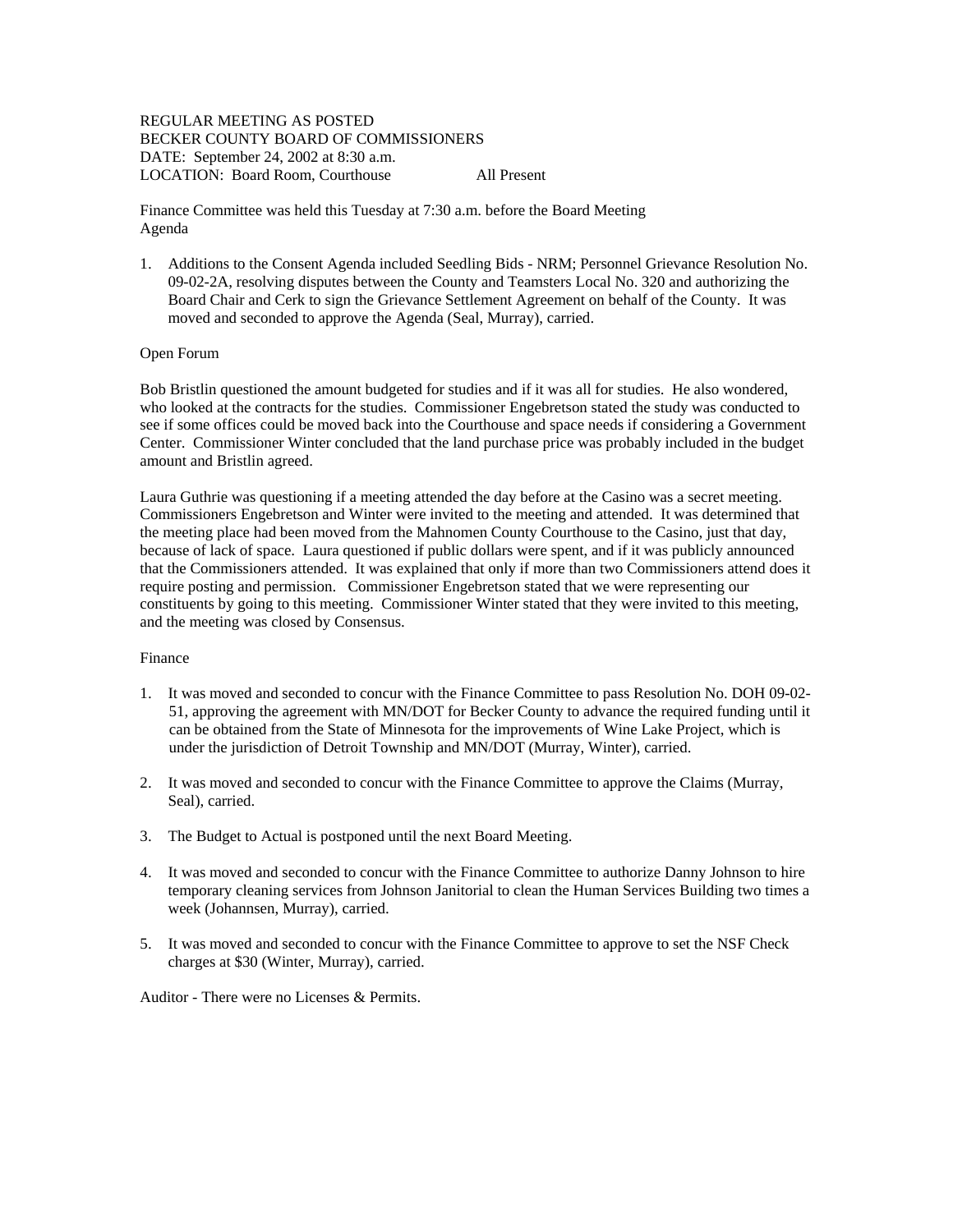## NRM

1. Tree Seedling Bid Award was approved on the consent agenda. The bid for tree seedlings was awarded to the MN-DNR, only bidder, for \$13,427.75 and is funded from the Resource Development Account.

## Highway

- 1. It was moved and seconded to approve the Agenda as amended (Murray, Winter), carried.
- 2. Resolution No. DOH 09-02-51 was passed at the Finance Committee Meeting.
- 3. It was moved and seconded to pass Resolution No. DOH 09-02-52, Project CP 402-999-18 and CP 402-999-19, awarding the Gravel Crushing to (2) Bidders: CP 402-999-18 Ford Pit, Vogt's Dirt Service at \$1.69 per cubic yd.; and CP 402-999-19 Schulz Pit, Stadum Plumbing and Gravel at \$1.69 per cubic yd. (Winter, Johannsen), carried.
- 4. The Construction Update was presented to the Board.

## Humane Society

1. Frosty Renier presented the Humane Society's Report for 2002, and requested to be included in the 2003 Budget. Frosty gave an update on the Society's plans for a shelter. Commissioner Engebretson asked if they had researched tax-forfeited land on which to build a shelter. Commissioner Winter asked if we could provide the land would that help? He also had a suggestion for a building as the High School is looking for a project.

#### Assessor

The following Abatements were approved on the Consent Agenda:

# 2002 Tax Payable

| Parcel #                                  | Twn/City     | Amount  | Reason                    |
|-------------------------------------------|--------------|---------|---------------------------|
| 13.0042.000                               | Green Valley | \$128   | Homestead                 |
| 19.8537.000<br>50.8607.100<br>52.0125.000 | Lake View    | 86      | Proof of Tabs             |
|                                           | Frazee       | 120     | <b>Real Estate Parcel</b> |
|                                           | Ogema        | $+ 746$ | <b>Classification</b>     |

### Commissioners

- 1. Reports & Correspondence:
	- a. Fair Board Report, Commissioner Winter
	- b. WCAAA Meeting, Commissioner Johannsen
	- c. AMC Meeting, Commissioner's Murray, Engebretson, and Seal
- 2. The question of the Comprehensive Plan Public Meeting was addressed. It was asked that Dan Holm be notified of the meeting announcement that was received from COLA. Dan has been working with BIKO in setting up the meetings.
- 3. It was moved and seconded to send a letter of commendation to Dennis Warling for his part in the recent awarding of medals to Charlie Potter at the Shooting Star Casino (Winter, Murray), carried.
- 4. It was moved and seconded to approve any Commissioner's attendance at the MCIT Meeting at the Management Team on September 25, at the Sheriff's Conference Center (Murray, Seal), carried.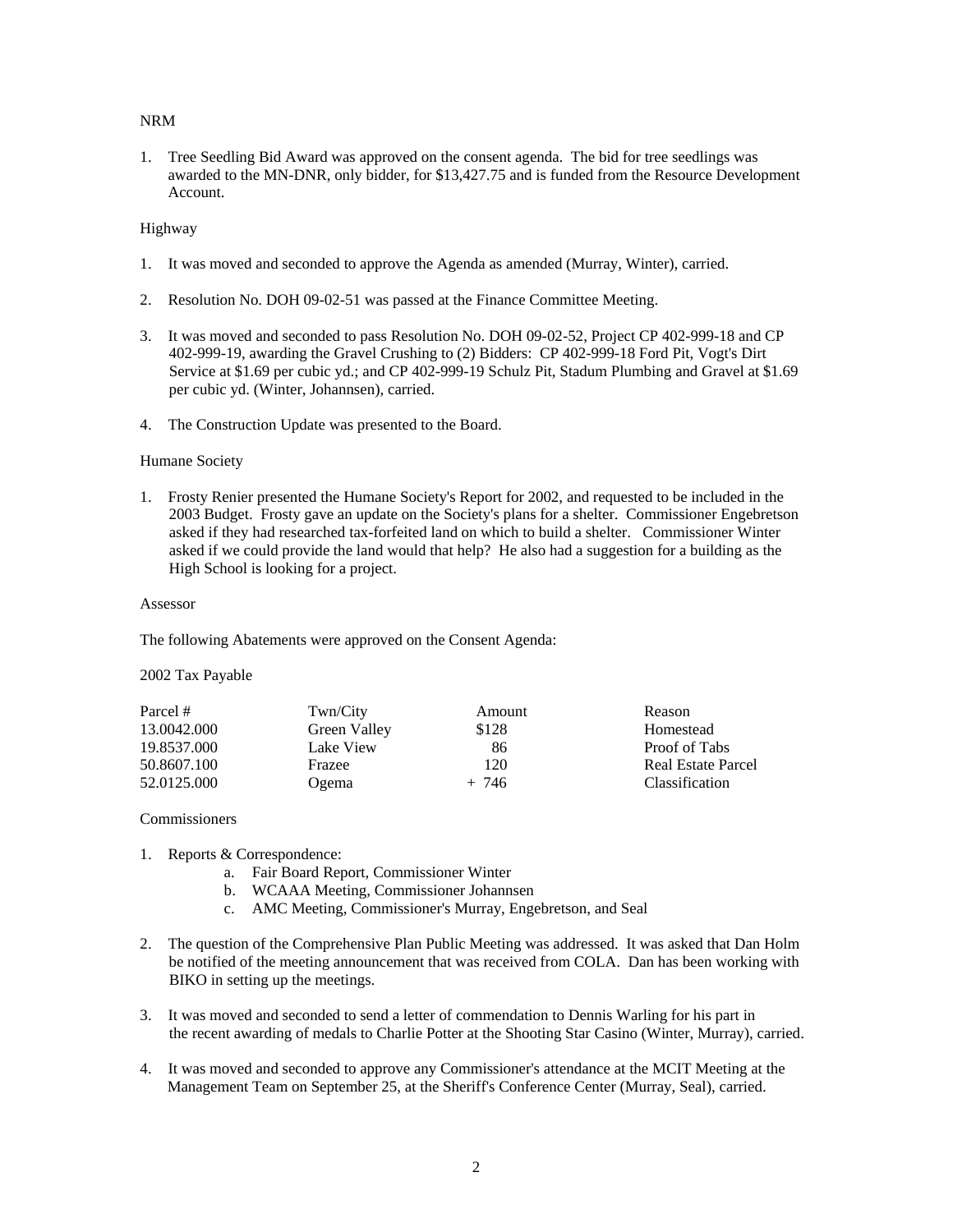- 5. It was moved and seconded to approve any Commissioners attendance at the AMC District IV Meeting on October 11, at Fergus Falls (Murray, Winter), carried.
- 6. The County Administration Interviews will be on Monday, September 30, 2002 from 8:00 a.m. to 4:30 p.m. The Administrative Team, and the County Board, with the help of Jim Mulder, AMC Exec. Director, will do the interviewing. There will be (7) interviews, with (2) by phone. Curt Sitko, Becker Co. Free Press, asked if the hiring process was going to be done before elections? Commissioner Engebretson stated that we were in the interviewing process now.
- 7. The job description for the County Administrator was reviewed. Ryan Tangen will work with Nancy Grabanski to review the job description. Commissioner Murray suggested that each Commissioner review the job description and advise Ryan of any changes by this Thursday.
- 8. EDA/HRA Request. Scott Wilson provided a list of 1998 to 2002 Tax Levy Projects and discussed with the Board. Commissioner Murray asked that Scott present this report to the EDA Board.
- 9. Brian Dumhold, KRCQ, asked about the status of the investigation of HRA/EDA that was discussed at the September 10, 2002 Board Meeting concerning the status of Scott Wilson, EDA Director. A statement was read by Commissioner Engebretson. "The investigation has been concluded. The matter is pending. No information is available to the public at this time."
- 10. It was moved and seconded to approve any Commissioner's attendance at the MCIT Meeting on Wednesday, October 3, at County Inn Suites (Murray, Seal), carried.

Human Resources - The Personnel Grievance Resolution was passed on the Consent Agenda.

### County Sheriff

- 1. It was moved and seconded to approve the Agenda as amended (Murray, Johannsen), carried.
- 2. It was moved and seconded to approve the purchase of Safety Helmets from the State of MN Safety Grant,  $(30)$  @ \$224.95 = \$6,748.50 (Murray, Seal), carried.
- 3. It was moved and seconded to approve the purchase of a DVD Burner from the Racial Profiling Grant (Johannsen, Seal), carried.
- 4. It was moved and seconded to approve Field Training for the Communication Offices. Those in the training would earn 1 hour of overtime each day for the 4 - 5 week process of training (Murray, Winter), carried.
- 5. Multi-County Nursing Service/Jail. Nancy Bauer updated the Board on the status of issues facing Multi-County nurses while at the Jail. Her recommendation would be for the Jail to have a full-time Nurse, and a mental health individual two times a week.
- 6. Staffing Analysis/Al Brinkman, DOC. Al updated the board on staffing at the Jail. His suggestion was that (3) additional staff would be needed according to the analysis sheets. Commissioner Winter stated the Board should look at a nurse and (3) additional staff. Commissioner Engebretson stated the Board will look at this in the Budget discussions. Curt Sitko asked if a group of prisoners with mental health problems could be in other areas out of the Jail. Al stated that half-way houses could be used.

### Sunnyside

1. It was moved and seconded to concur with the recommendation of the Sunnyside Board to approve moving forward by applying for the Moratorium. This would include the kitchen plan (Murray, Winter), carried.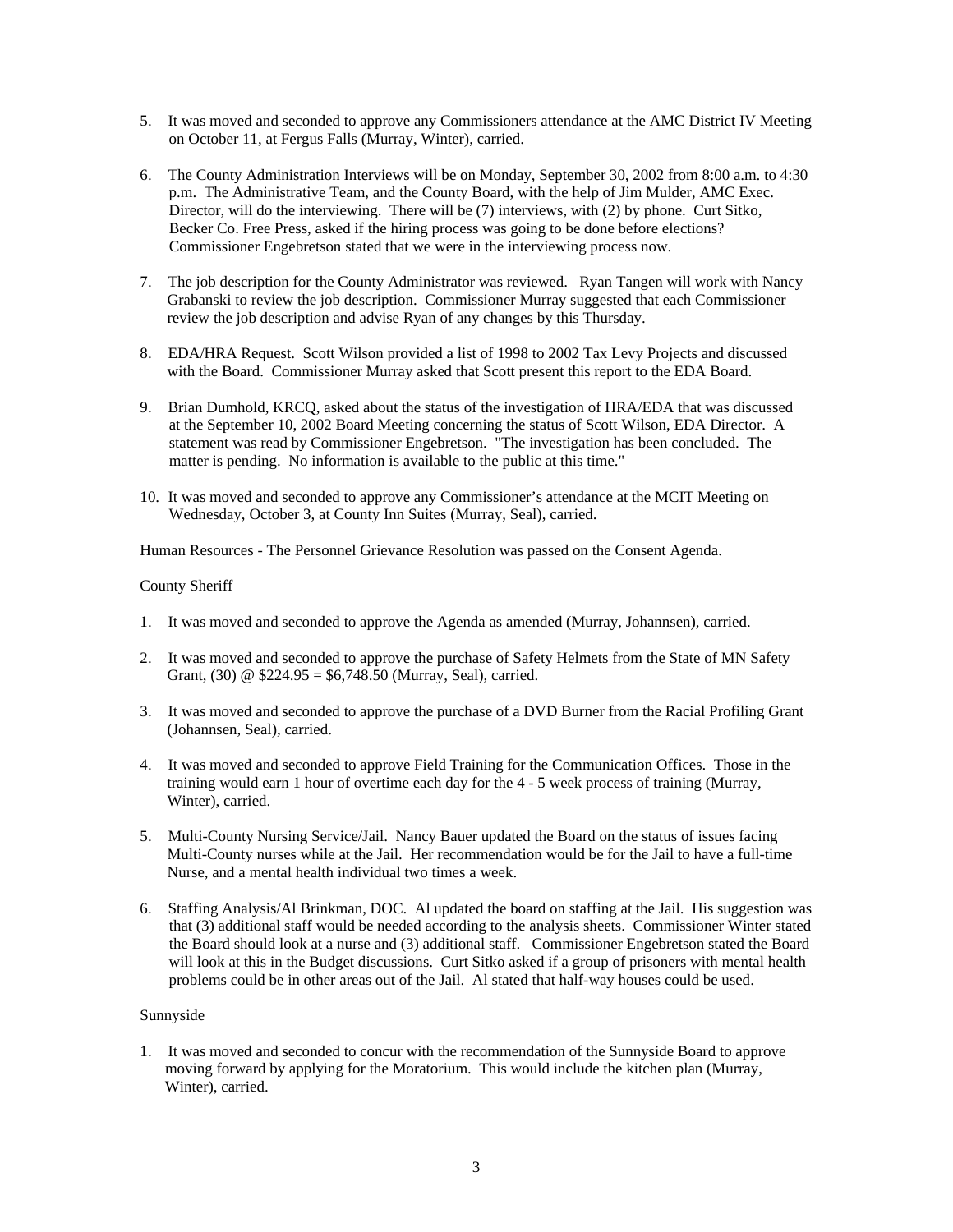### Planning & Zoning

- 1. It was moved and seconded to approve the Agenda as presented (Seal, Murray), carried.
- 2. Planning Commission (PC) Minutes of September 17, 2002:
	- 1) FIRST ORDER OF NEW BUSINESS: James Eberhardt. Requested a 30-day postponement on the Hearing.
	- 2) SECOND ORDER OF NEW BUSINESS: Steve Walsh. Two-Inlets Twp. It was moved and seconded to concur with the findings of the PC to approve a conditional use permit to allow the garage with loft to remain based on the fact that the garage only exceeds the height limitation by 6 inches, the upper level is a loft, not a full story, with the stipulation that there never be guest facilities (sleeping facilities) in the garage (Murray, Seal), carried.
	- 3) THIRD ORDER OF NEW BUSINESS: Kevin Nelson. Maple Grove Twp. Applicant withdrew this application that the fence be moved.
	- 4) FOURTH ORDER OF NEW BUSINESS: Charles Leitheiser. Paradise Point Road. It was moved and seconded to concur with the findings of the PC to deny the conditional use permit to allow a second story based on the fact that the addition would be a full story, extremely exceeding the height limitation, there is room to expand, and the structure would not be compatible with the surrounding area.
	- 5) FIFTH ORDER OF NEW BUSINESS: Brenna Davidson. Lake View Twp. Withdrew his motion.
	- 6) SIXTH ORDER OF NEW BUSINESS: Thomas Bergren. Lake View Twp. It was moved and seconded to concur with the findings of the PC to approve a change of zone from agricultural to residential and approve a preliminary plat consisting of (8) lots based on the fact that the plat does meet the criteria of the Zoning Ordinance and Subdivision Ordinance (Winter, Murray), carried.
	- 7) SEVENTH ORDER OF NEW BUSINESS: Gary Fugere. Lake Eunice Twp. It was moved and seconded to concur with the findings of the PC to approve a conditional use permit to allow a retaining wall within the shore impact zone based on the fact that it would control an erosion problem and the plan does meet the criteria of Section 12 of the ordinance with the stipulation that the plan submitted to the Zoning Office by Hanson Design Associates and dated 8/16/02 be followed (Murray, Johannsen), carried.
	- 8) EIGHTH ORDER OF NEW BUSINESS: Michael Hilden. Carsonville Twp. It was moved and seconded to concur with the findings of the PC to approve a Conditional Use Permit to operate a sawmill in an agricultural zone based on the fact that it would not be detrimental to the surrounding area (Seal, Johannsen), carried.
	- 9) NINTH ORDER OF NEW BUSINESS: Boyd & Sharal Bradbury. Detroit Twp. It was moved and seconded to concur with the findings of the PC to approve a Conditional Use Permit to allow a Bed & Breakfast, light catering, small restaurant as per the plan submitted with the application and on file with the Zoning Office based on the fact that the use would not be detrimental to the surrounding area and is compatible with the nearby resort/campground (Winter, Murray), carried.
	- 10) TENTH ORDER OF NEW BUSINESS: Larry Lavold. It was moved and seconded to concur with the findings of the PC to approve the change of zone from agricultural to residential and the certificate of survey to allow a 2.51-acre tract based on the fact that the certificate of survey meets the criteria of the Zoning Ordinance and Subdivision Ordinance (Johannsen, Winter), carried.
	- 11) ELEVENTH ORDER OF NEW BUSINESS: Ernest Sayler. No action.
	- 12) TWELVETH ORDER OF NEW BUSINESS: Final Plat of Charleston View, Ginger Carlstrom, Developer. It was moved and seconded to concur with the findings of the PC to approve the final plat of Charleston View as presented based on the fact that it does meet the criteria of the Zoning Ordinance and Subdivision Ordinance (Murray, Seal), carried.
	- 13) THIRTEENTH ORDER OF NEW BUSINESS: Final Plat of Pickerel Bay, Lee Carlson Developer. It was moved and seconded to concur with the findings of the PC to approve the final plat of Pickerel Bay as presented based on the fact that it does meet the criteria of the Zoning Ordinance and Subdivision Ordinance (Johannsen, Seal), carried.
	- 14) FOURTHEENTH ORDER OF NEW BUSINESS: Final Plat of Killian's Buffalo Rendezvous, Johnson, Hopkins & Canfield Developers. It was moved and seconded to concur with the findings of the PC to approve the final plat based on the fact that it does meet the criteria of the Zoning